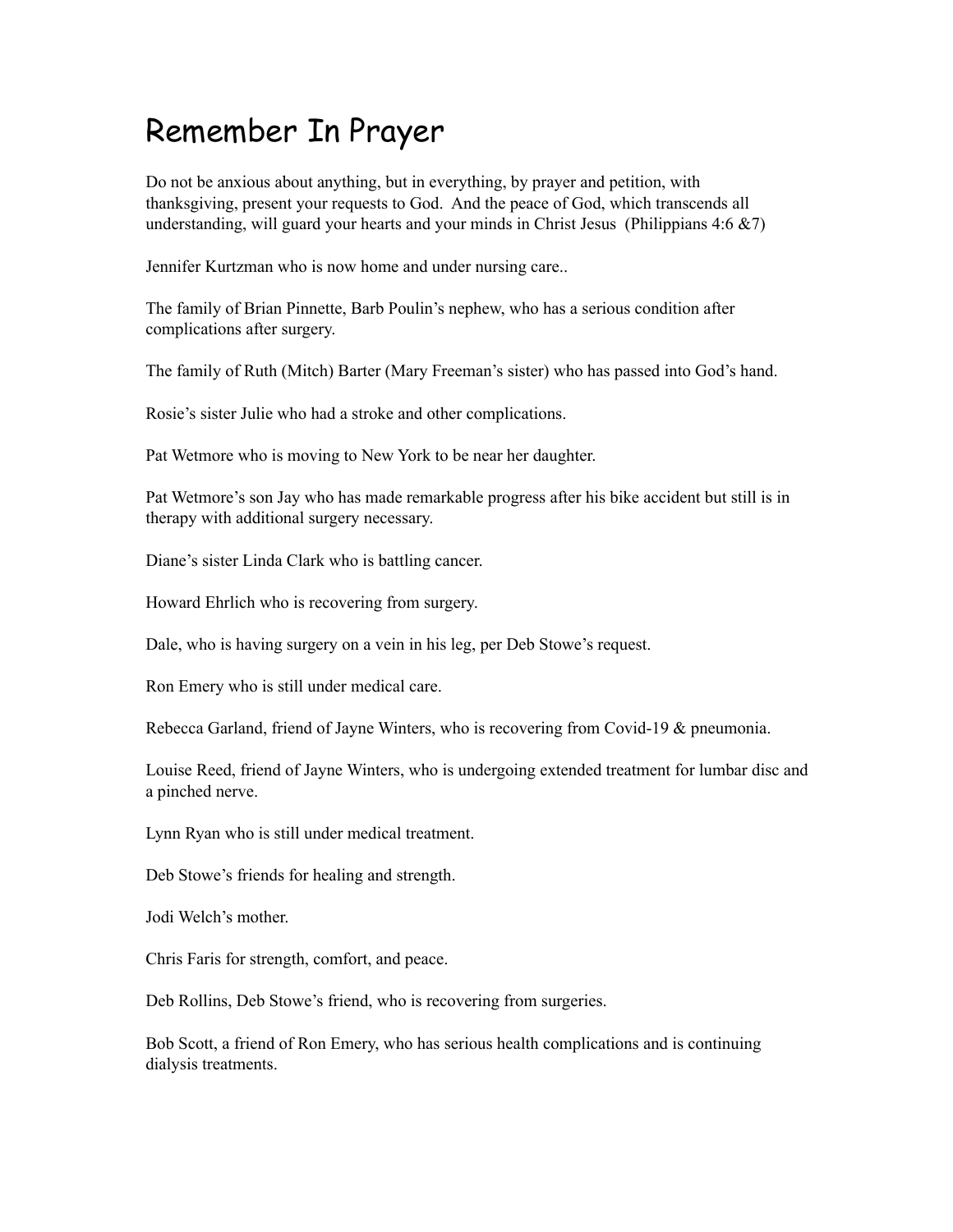Roy Feihel who was diagnosed with congestive heart failure and thyroid issues.

Lydia Biswell reported her Doctors said her radiation has been completed and she is cancer free.

Pat Wetmore's husband Leonard who is undergoing cancer therapy.

Doreen Heller (friend of the Winters') who is undergoing treatment for pancreatic cancer chemo to be followed by surgery.

Jany's sister Judie Lewis in hospital & rehab.

Parson's family & children.

Joel Blackwell and family, and the doctors to find a new treatment plan to attack his cancer.

Pat Wetmore's son Jay recovering from a bike accident spinal cord injury.

Continued Prayers for Churchill's mother Hannah who is now home recovering.

Debbie Dinsmore who has breast cancer.

Brooke Ireland (friend of Jayne Winters)-keep her in prayers as she continues with severe pain of chronic costochondritis.

Josh Woodward – healing from Sepsis.

Bob, a friend of Bill Childs, who is fighting cancer.

Marge, friend of Ray Topar, who is receiving hospice care in Florida.

Continued healing for Dale Conley.

Chris' friend Earl for healing & his brother John for guidance.

David Rogers healing from Hip surgery.

Lindsey's Dad who has a severe eye condition.

Kathy, Steve Rawson's cousin, who is being treated for cancer.

Benjamin Mosher recovering from a brain tumor.

Shawn McIntyre healing for his family.

Pastor Paul's parents for continued healing with health issues.